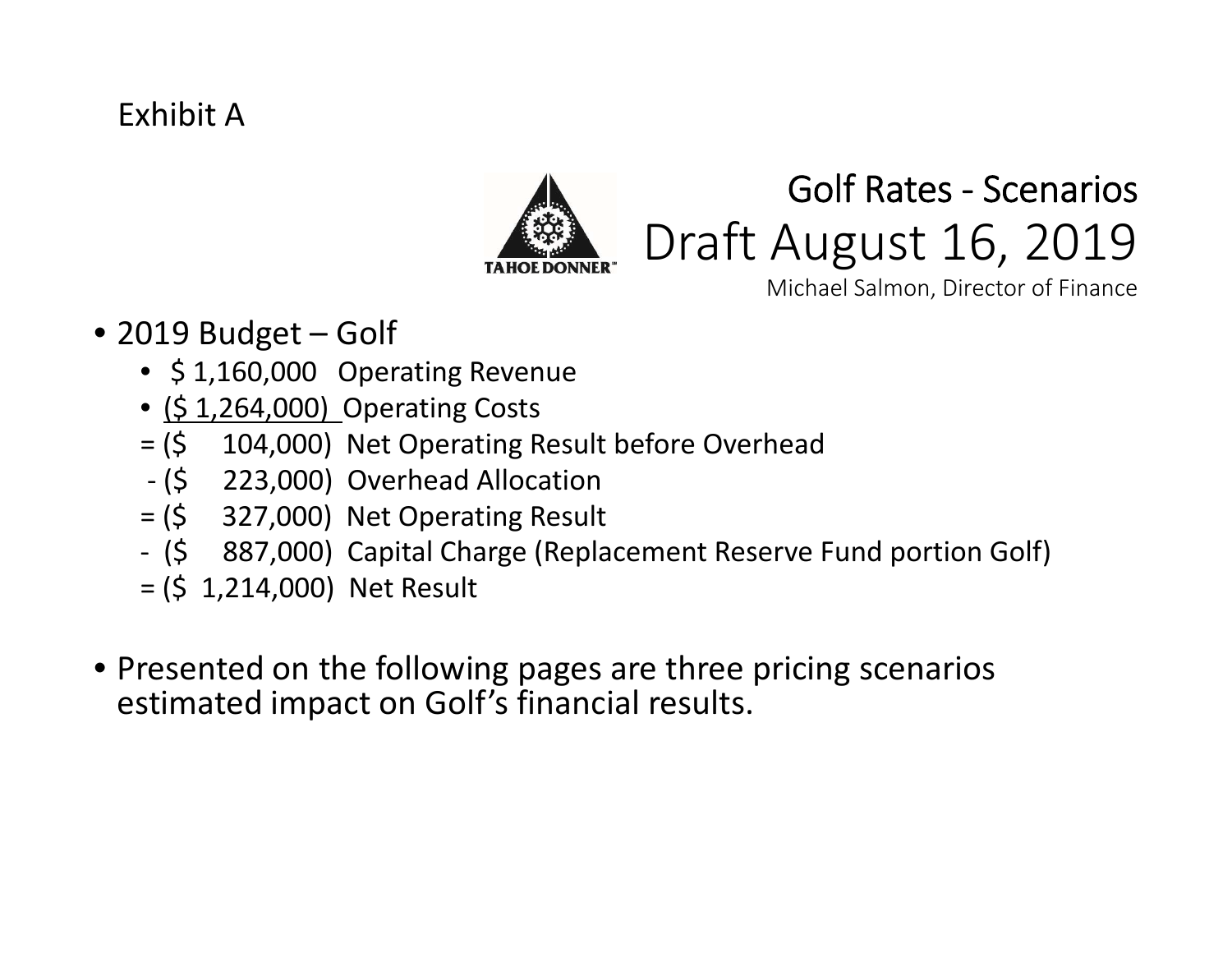**Season Passes (130 qty in 2018)** (22U/77V/28PM) Unlimited – Increase 80% to \$2680 (Valid any day, any time, no restrictions)

Value – Increase 5% to \$1180 > Restricted play to after 1pm 6/20-9/10 >+\$50 per Round to play before 1:10pm >Anytime of day, Open to 6/19 & 9/11 to Close

Unlimited & Value: Includes \$50 range token value

PM (Mon-Fri, after 2:00pm) - Increase 5% to \$650

Value & PM ‐ Not valid Memorial Day, Independence Day, Labor Day.

**Packs (160 qty in 2018)** (36-20,63-10,21-5) 20 Pack \$1300- \$65/r - an increase of 41% over \$46/r 10 Pack \$750- \$75/r - an increase of 47% over \$51/r 5 Pack \$400- \$80/r - an increase of 43% over \$36/r Versus Member Daily Rate, effective bulk discounts 20p 28% off 10p 17% off 5p 11% off

- This % in addition to 25% off vs Public Rate---no carryover to following season, non-transferable, can buy more rounds in blocks of 5 at rate of initial pack purchase



### **Golf Rates ‐ Scenario A**

Draft August 16, 2019

### **Daily**

\$145 Public with Cart (required) less Cart \$25 = \$120 Public excluding cart value \$102 Guest (15% off) (cart not required) \$90 Member (25% off) (cart not required) This is a Member Daily play increase of \$20/29% - Early Late Season: Member +25%, Guest +15%

#### **Other Changes/Key Notes**

Advance Tee Time – no changes Cart Fee – increase from \$22 to \$25 Lowers Passholder play in prime season @ prime time.

> **Financial Impact Estimated +\$215,000 in Revenue/NOR**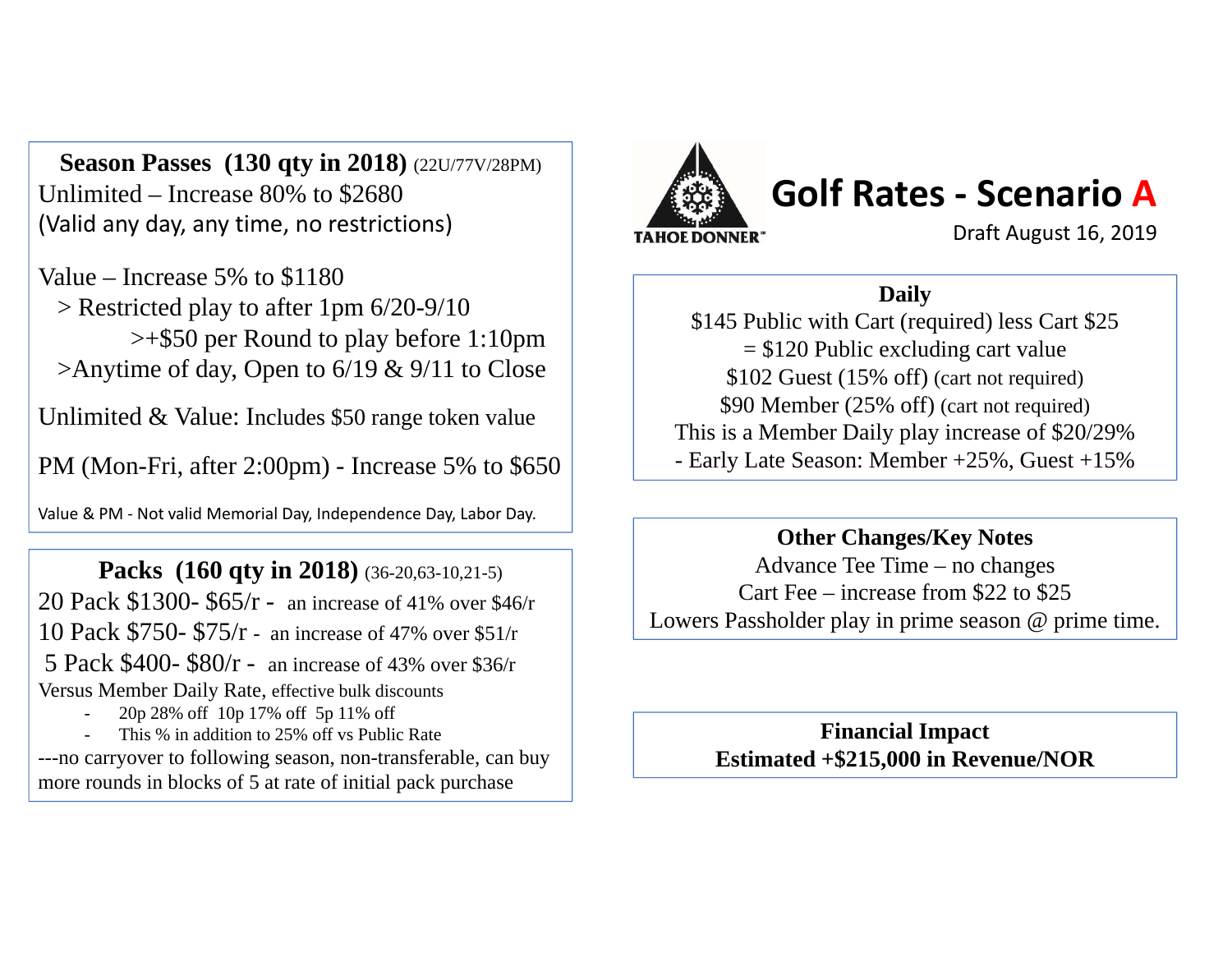**Season Passes (130 qty in 2018)** (22U/77V/28PM) Unlimited – Increase 30% to \$1940 (Valid any day, any time, no restrictions)

Value – Increase 40% to \$1570 Valid for Play (no change from current): Sun(Noon+) Mon‐Thu (anytime) Fri (before Noon).

PM (Mon-Fri, after 130pm) - Increase 5% to \$650

Value & PM ‐ Not valid Memorial Day, Independence Day, Labor Day.

**Packs** (160 qty in 2018) (36-20,63-10,21-5) 20 Pack \$1300- \$65/r - an increase of 41% over \$46/r 10 Pack \$750- \$75/r - an increase of 47% over \$51/r 5 Pack \$400- \$80/r - an increase of 43% over \$36/r Versus Member Daily Rate, effective bulk discounts

20p 28% off 10p 17% off 5p 11% off

- This % in addition to 25% off vs Public Rate ---no carryover to following season, nontransferable, can buy more rounds in blocks of 5 at rate of initial pack purchase



## **Golf Rates ‐ Scenario B**

Draft August 16, 2019

### **Daily**

\$145 Public with Cart (required) less Cart \$25 = \$120 Public excluding cart value \$102 Guest (15% off) (cart not required) \$90 Member (25% off) (cart not required) This is a Member Daily play increase of \$20/29% - Early Late Season: Member +25%, Guest +15%

### **Other Changes/Key Notes**

Advance Tee Time – no changes Cart Fee – increase from \$22 to \$25 No real change in Public course availability or pass play impact on prime season / prime time.

> **Financial Impact Estimated +\$155,000 in Revenue/NOR**